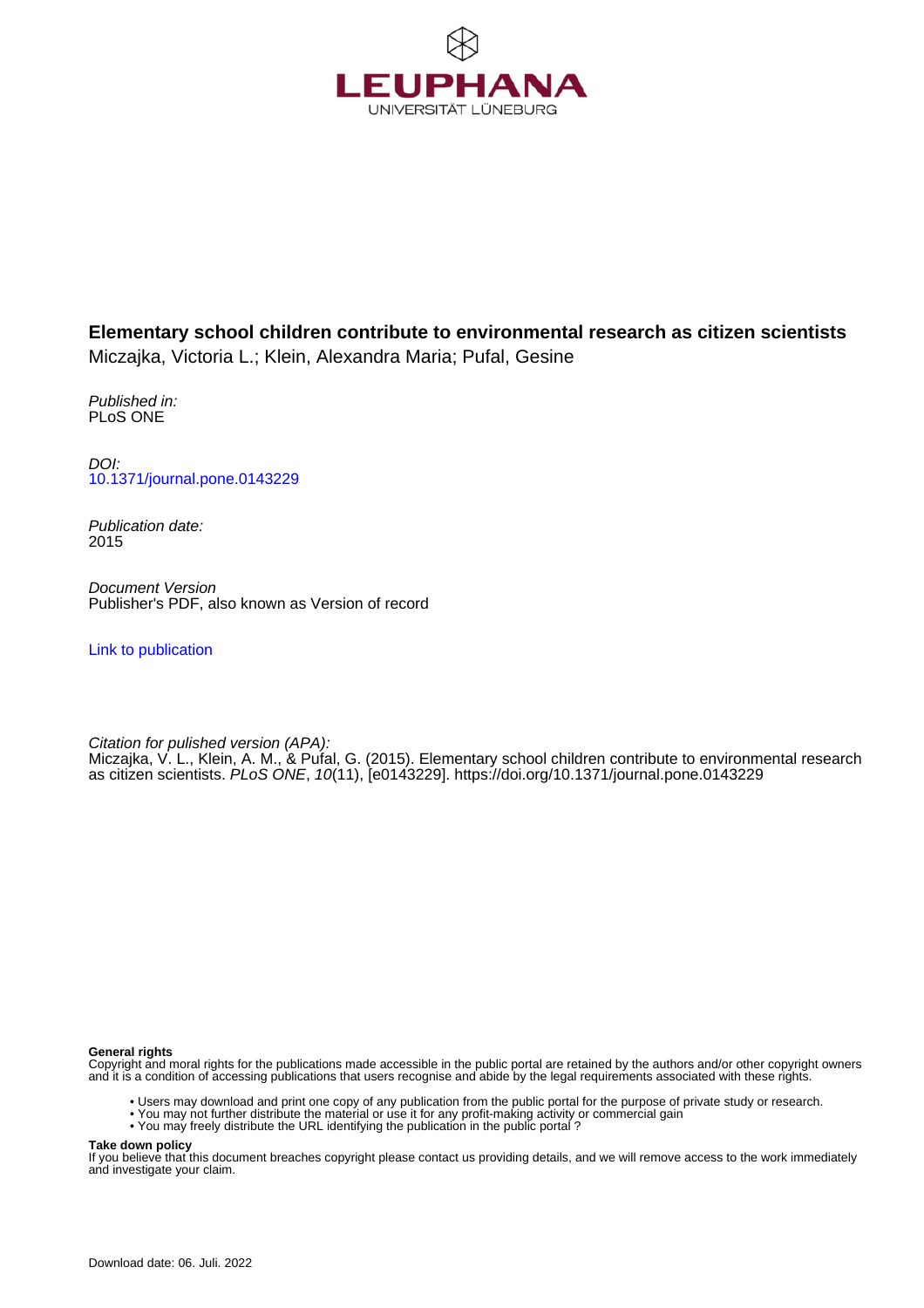

# **G** OPEN ACCESS

Citation: Miczajka VL, Klein A-M, Pufal G (2015) Elementary School Children Contribute to Environmental Research as Citizen Scientists. PLoS ONE 10(11): e0143229. doi:10.1371/journal. pone.0143229

Editor: Stefano Goffredo, University of Bologna, ITALY

Received: June 16, 2015

Accepted: November 2, 2015

Published: November 18, 2015

Copyright: © 2015 Miczajka et al. This is an open access article distributed under the terms of the [Creative Commons Attribution License,](http://creativecommons.org/licenses/by/4.0/) which permits unrestricted use, distribution, and reproduction in any medium, provided the original author and source are credited.

Data Availability Statement: All relevant data are within the paper and its Supporting Information files [\(S1](#page-8-0)–[S3](#page-8-0) Appendices).

Funding: Victoria L. Miczajka was supported through a PhD scholarship from the Leuphana University of Lüneburg and Gesine Pufal was financed by ProScience from the Leuphana University of Lüneburg. The article processing charge was funded by the German Research Foundation (DFG) and the Albert Ludwigs University Freiburg in the funding programme Open Access Publishing.

<span id="page-1-0"></span>RESEARCH ARTICLE

# Elementary School Children Contribute to Environmental Research as Citizen Scientists

#### Victoria L. Miczajka<sup>¤</sup>, Alexandra-Maria Klein<sup>¤</sup>, Gesine Pufal<sup>¤</sup>\*

Institute of Ecology, Leuphana University of Lüneburg, Scharnhorststrasse 1, 21335, Lüneburg, Germany

¤ Current address: Chair of Nature Conservation and Landscape Ecology, Institute of Earth and Environmental Sciences, University of Freiburg, Tennenbacherstrasse 4, 79106, Freiburg, Germany \* gesine.pufal@nature.uni-freiburg.de

# Abstract

Research benefits increasingly from valuable contributions by citizen scientists. Mostly, participating adults investigate specific species, ecosystems or phenology to address conservation issues, but ecosystem functions supporting ecosystem health are rarely addressed and other demographic groups rarely involved. As part of a project investigating seed predation and dispersal as ecosystem functions along an urban-rural gradient, we tested whether elementary school children can contribute to the project as citizen scientists. Specifically, we compared data estimating vegetation cover, measuring vegetation height and counting seeds from a seed removal experiment, that were collected by children and scientists in schoolyards. Children counted seeds similarly to scientists but under- or overestimated vegetation cover and measured different heights. We conclude that children can be involved as citizen scientists in research projects according to their skill level. However, more sophisticated tasks require specific training to become familiarized with scientific experiments and the development of needed skills and methods.

# Introduction

Worldwide, ecosystems change rapidly due to human actions and it is therefore vital to understand underlying ecological processes and functions to halt biodiversity loss [\[1\]](#page-8-0). Consequently conservation efforts need to be enhanced [[2](#page-9-0)]. Conveying knowledge of biodiversity and ecosystem functions to the public requires new forms of communication between different structures of society [[3,4\]](#page-9-0). To make the importance of conserving the environment and its species and functions more tangible for society, the knowledge transfer should focus on visible ecosystem functions like herbivory, pollination, seed predation and dispersal [\[5](#page-9-0)–[7\]](#page-9-0). Citizen science programs that integrate non-professional volunteers into authentic scientific research and conservation efforts, offer therefore an opportunity to promote public engagement and advance research in ecology and conservation by connecting science and education [[8\]](#page-9-0). Furthermore, citizen science projects range from large scales to local research experiences [\[9\]](#page-9-0) where participants gather valuable data on temporal and geographical variation in monarch butterfly eggs and larvae  $[10]$  $[10]$  $[10]$ , monitor endangered, threatened and rare plant species in the greater Chicago,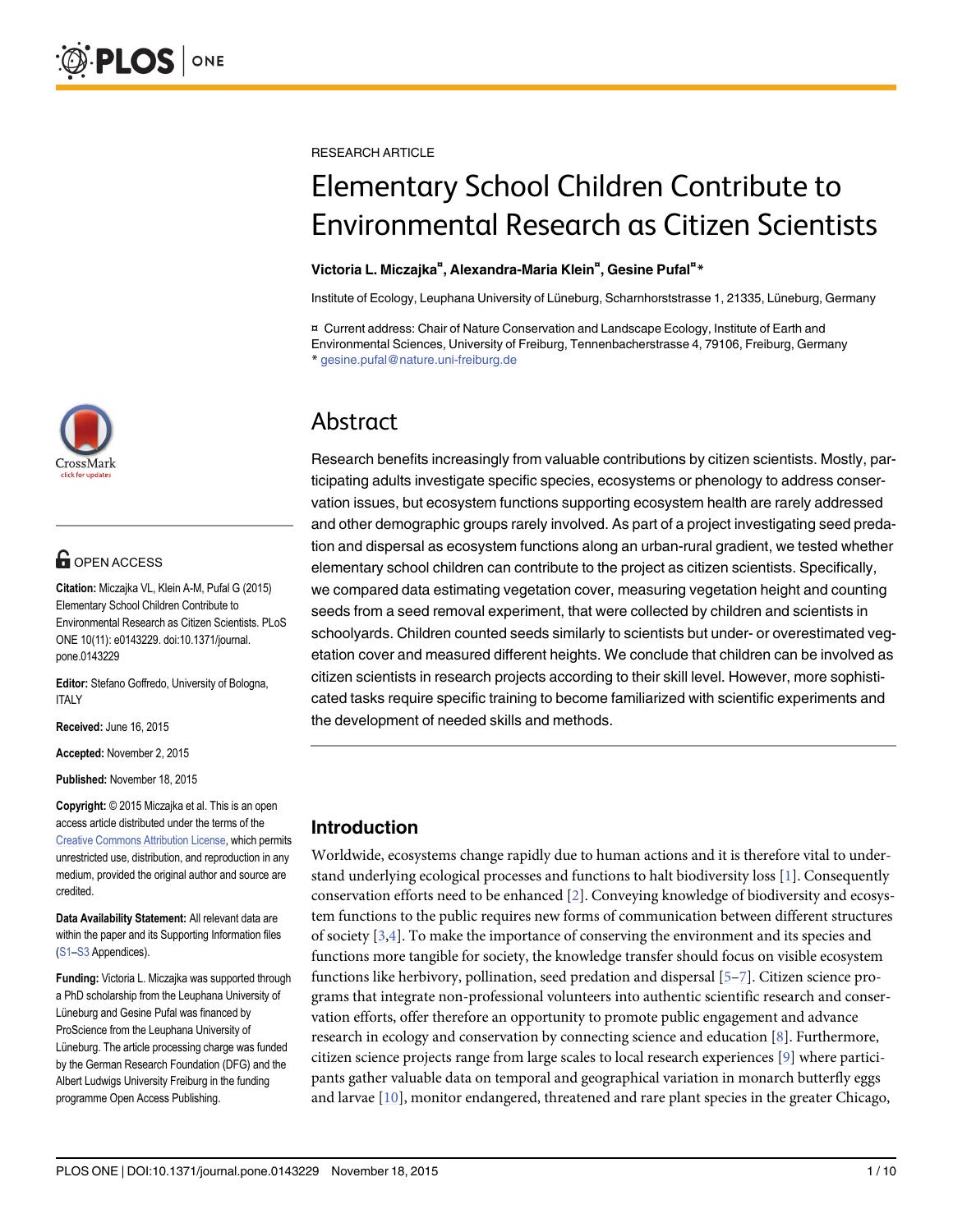<span id="page-2-0"></span>

Competing Interests: The authors have declared that no competing interests exist.

Illinois, region [\[11\]](#page-9-0) or practice sustainable coffee production that comes with sustainable livelihoods [[12](#page-9-0)]. These collections vary in extent, effort, and quality and include different data types like count  $[13]$  $[13]$  $[13]$ , phenological  $[14]$  $[14]$  $[14]$ , and species abundance data  $[15]$  $[15]$  $[15]$  or estimations on vegetation surveys [\[16\]](#page-9-0). Depending on the data type, the collection requires specific skills, time and prior ecological knowledge of the participants. Hence, different studies discuss diverse methods to evaluate the quality and comparability of data collected by citizen scientists with those by scientists [[10,15,17,18\]](#page-9-0).

So far, most citizen science projects in conservation ecology concentrate on a specific species (i.e. the endangered Grevy's zebra (*Equus grevyi*) [\[19\]](#page-9-0)), a particular region (i.e. the Oak Creek Wildlife Area [\[20\]](#page-9-0)) or a unique ecosystem (i.e. the Florida Lakewatch [\[21\]](#page-9-0)). Consequently, participants learn about the target species or a particular interaction between an animal and its habitat [\[22,23\]](#page-9-0), but more complex interactions or ecosystem functions are rarely approached by citizen scientists.

To assess the land use impact on ecosystem functions in anthropogenic landscapes, we conducted a transdisciplinary research project by combining research on seed predation and dispersal as ecosystem functions with environmental education and the integration of elementary school children as citizen scientists. Studies show that being engaged in ecological experiments together with scientists can increase the children's knowledge about science in general and ecology specifically [\[24](#page-9-0)–[26\]](#page-9-0). In the experimental part of our project, children and scientists investigated seed predation and dispersal by ground-dwelling animals in a cafeteria experiment, because there is little knowledge about these functions along an urban-rural gradient [\[27](#page-9-0)]. We chose these functions because they are easy to comprehend, their impact is instantly visible and similar approaches might be transferable to projects on herbivory or pollination. The children had the opportunity to further develop the understanding of their daily surrounding environment, strengthen their systematic thinking early in the process of scientific literacy learning, and be part of authentic scientific research [\[28](#page-9-0)–[30](#page-10-0)].

The aim of this case study was to test whether elementary school children were able to conduct an ecological experiment and collect data qualitatively similar to scientists. Specifically, we compared estimated vegetation cover, measured vegetation height and count data for seed removal. We hypothesized that children would achieve similar results to scientists for measured and count data but might over- or underestimate vegetation cover due to their inexperience.

#### Methods

#### Study area and sites

The study took place along an urban-rural gradient in ten schoolyards in the cities of Hamburg (53°N, 9°E), Lüneburg (53°N, 10°E) and the surrounding area in Lower Saxony, Northern Germany. The structural composition of the schoolyards varied in details but mainly comprised surfaces that were paved, mulched, had bare soil, grassy areas or maintained lawn. All schoolyards had solitary trees, shrubs and hedges and playground equipment ( $Fig 1A$ ). The seed removal experiment was generally set up on grassy areas and comprised six treatments.

## Educational program

A total of 302 elementary school children (eight to ten years old) from 14 classes in ten schools participated in 12 lessons provided by scientists in each class [\(S1 Appendix](#page-8-0)). Each class was taught by one scientist, whereas the teacher only had a supervising role. The scientific and educational content of the project contributed to the official curriculum for grades two to four in Lower Saxony and Hamburg, hence the study was conducted as part of the educational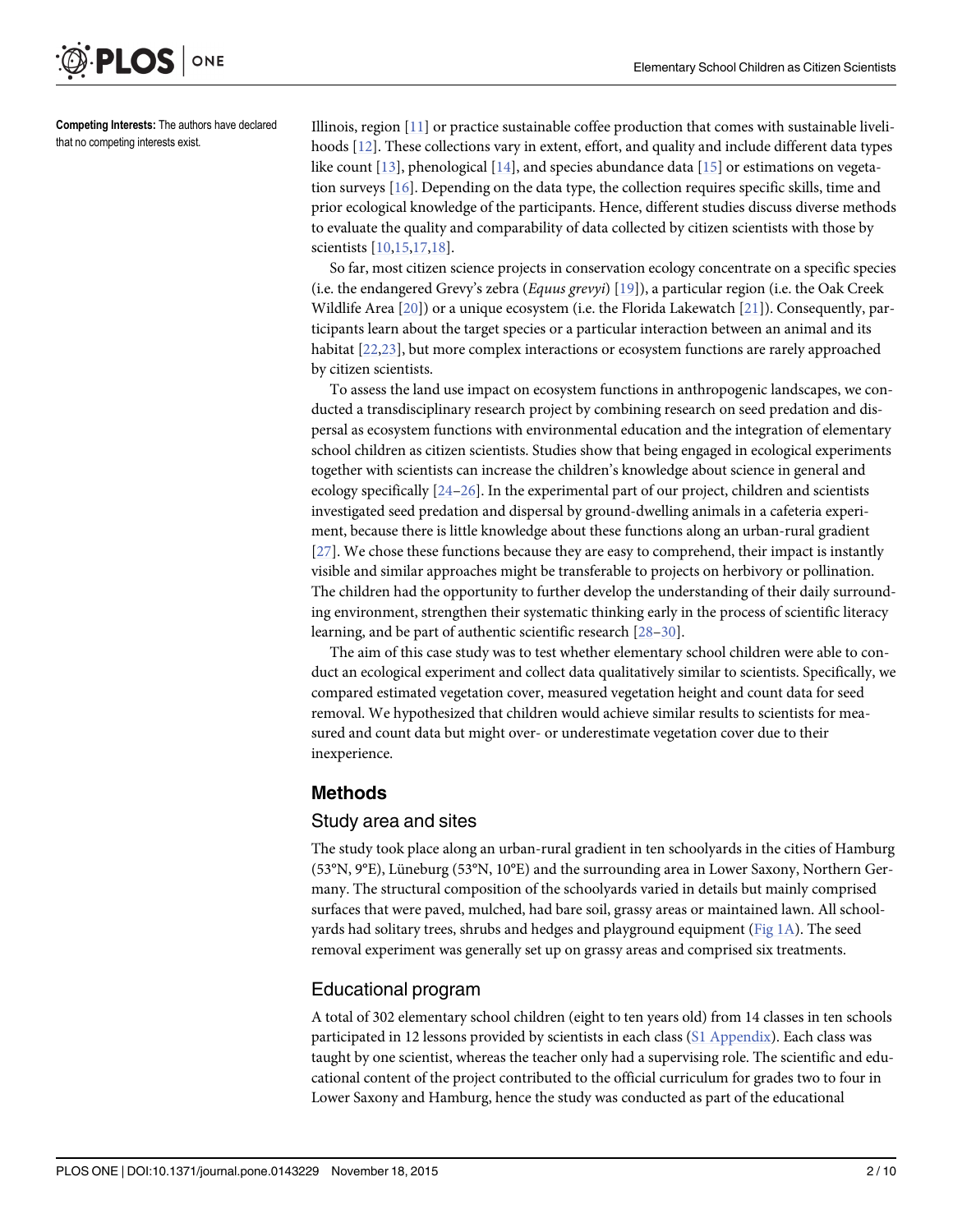

[Fig 1. I](#page-2-0)llustration of the data collection on schoolyards. (A) Experimental set-up at a typical school yard, (B) schematic overview of the experiment with the different tasks children had to carry out, (C) children counting seeds in the treatment and (D) seed counting with UV-flashlights and umbrella.

doi:10.1371/journal.pone.0143229.g001

<span id="page-3-0"></span>**PLOS** ONE

curriculum from the children in school  $[31,32]$  $[31,32]$ . The aims of those core curricula for the children are to formulate questions and test hypotheses. They should also be able to observe and explain natural phenomena, combine the learned knowledge and be able to understand them with the help of observations, questions, descriptions, analyses, measurements and experiments. We supported these by focusing on the concepts of habitats, native and non-native species and plant-animal interactions (specifically seed predation and dispersal) as well as the development of hypotheses and how to answer them. These topics were taught with different interactive exercises, games, discussions and learning materials. During the lessons, children kept a project journal with given exercises and options to document their project participation.

Four lessons were dedicated to the citizen science experiment. Here, we explained the relevance of the children's participation for our research, children practiced the required tasks (how to fill out the field protocol, setting up the experiment, which variables to count, estimate and measure and how to describe the vegetation) and we discussed the observed data.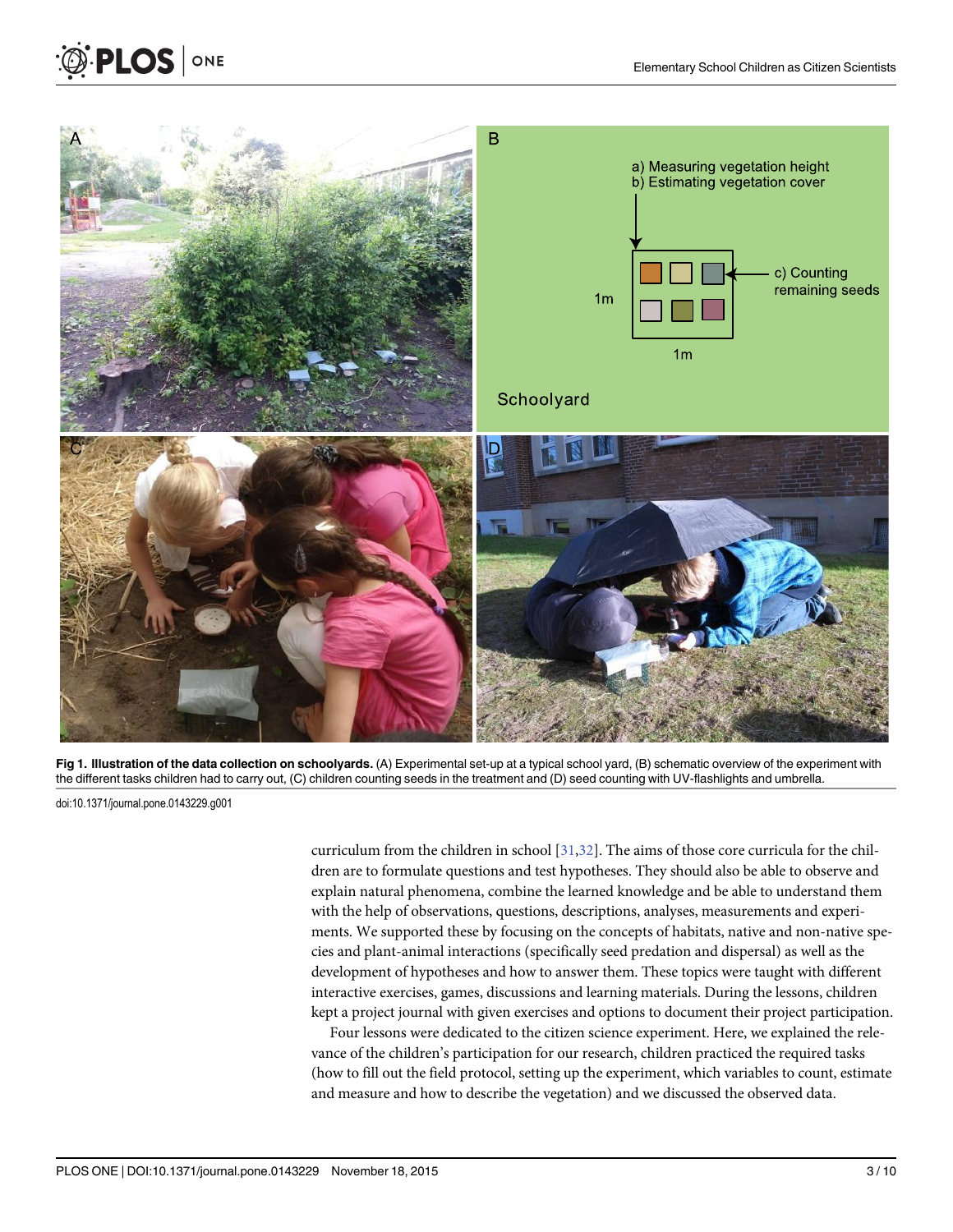<span id="page-4-0"></span>Necessary permits to conduct research at the schoolyards and to involve children in the study were obtained from the education authorities in Lower Saxony (Niedersächsische Landesschulbehörde) and Hamburg (Freie und Hansestadt Hamburg, Behörde für Schule und Berufsbildung) in conjunction with the included educational program in schools. Further necessary informed consent from the next of kin, guardians and caretakers on behalf of the children enrolled in the study was given in written form and stored in schools to protect participants' confidentiality. We did not collect any identifying information about the children. Children taking part in the project only collected empirical data on seed removal so permission from an ethics committee was not required.

### Experimental set-up

Experiments (six treatments total) were set up from April to June 2013 at all sites (see [S2](#page-8-0) [Appendix](#page-8-0) for specific dates). Each treatment provided access for a specific group of seed removers with different combinations of mesh wire cages, petri dishes filled with sand, plastic rain roofs, bamboo golf trees, insect glue ("Aurum Insektenleim", Neudorff, Germany) and slug fences ("Snail Stop",Ringpoint). These combinations allowed access for either slugs, arthropods, earthworms, small rodents, all ground-dwelling seed-removing animals and no animals (control) (comparable set-up see [\[33\]](#page-10-0)).

Scientists colored seeds with six different water-soluble fluorescent colors (Wicked Colors; CREATEX, USA, airbrush gun 39199 Revell, Germany) [\[34](#page-10-0)], with each color corresponding to a specific treatment. Scientists provided ten seeds of oat (Avena sativa L.) and ten of red clover (Trifolium pratense L.) for each treatment. These seeds were referred to as "big" (A. sativa) and "small" (T. pratense), respectively, or their common name, because this was easier to comprehend for the children. We will from now on use A. sativa and T. pratense.

A group of two to four children set up one treatment out of six during class in each schoolyard. In seven of the participating classes, treatments were set up simultaneously by all groups (from now on referred to as "simultaneous group") and one after another in the remaining seven classes (from now on referred to as "sequential group"), depending on the discipline and power of concentration in each class. Consequently, the supervision of the simultaneous group was less intensive than in the sequential group.

#### Data collection and comparison

Children used pre-designed field protocols to record: their group members, treatment with its color of seeds, number of exposed seeds, weather conditions, dates of set-up and end of experiment, type of cover (i.e. sand, moss or grass), vegetation cover, vegetation height and number of recovered seeds at the end of the experiment. Vegetation data (cover and height) were assessed in squares of one by one meter by each group at the location of their treatment [\(Fig](#page-3-0) [1B\)](#page-3-0), but summarized by the scientists to one data set per class (mean value out of the group data), because some groups filled out their sheet only partly or even lost it ([S2 Appendix\)](#page-8-0).

Children recorded cover estimates in words (i.e. "lots of cover", "without plants", [S2 Appen](#page-8-0)[dix](#page-8-0)) and measured vegetation height with a ruler in centimeter. Scientists estimated vegetation cover in percentages and measured vegetation height at the same times and locations but recorded these data separately. To compare the estimates of vegetation cover from scientists with those of children, vegetation cover was transcribed post-hoc into categories of 25% steps, resulting in five categories (values in between were rounded to the next closest category). Firstly, all phrases used by children to describe vegetation cover were transcribed into the five categories. Hence, "all covered/no free surface with grass, moss, clover" was for example interpreted as 100% of cover or "without plants with sand and soil" was 0% of cover (for the whole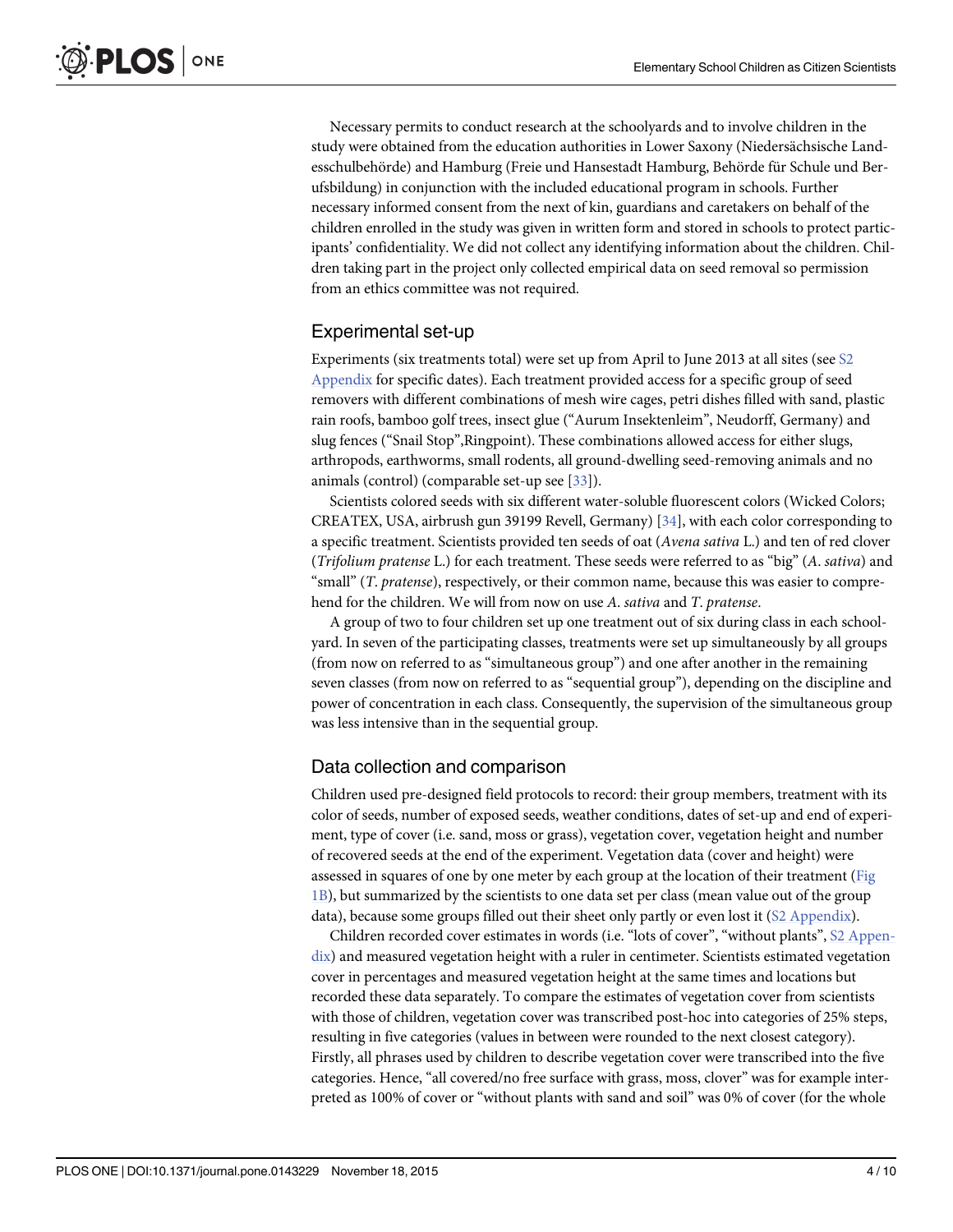<span id="page-5-0"></span>transcription see [S2 Appendix](#page-8-0)). Because the sample size of vegetation data was too small for meaningful statistical analyses, we only used the raw data, mean and standard deviation to describe differences in the data between children and scientists [\(S2 Appendix](#page-8-0)).

After two nights of exposure, children counted the remaining intact seeds in their treatment and recorded the numbers in their field protocol ([Fig 1C\)](#page-3-0). When seeds were missing, they searched for approximately ten minutes to locate potentially dispersed seeds using UV-flashlights (ELECSA 1122; Elecsa, Germany) and black umbrellas to minimize the influence of sunlight ([Fig 1D](#page-3-0)). The missing not detectable seeds were assumed to be predated. Seeds were also classified as predated when they were visibly damaged. Scientists counted seeds in all treatments in the morning of the same day before the children.

For this study, we only analyzed the count data of seeds remaining in the treatments (as a proxy for seed removal) and we did not distinguish between the different treatments when comparing data from children and scientists. We compared seed count data between scientists, simultaneous group and sequential group separately for A, sativa and T, pratense seeds. Therefore, we performed two-sided Wilcoxon signed-rank tests for independent groups and nonparametric data for small sample sizes using the software program R [\[35\]](#page-10-0). The similarity of data was calculated as the percentage of data points collected by the children that were similar to those of scientists, assuming that the scientists' data points were all accurate (100%).

#### **Results**

The vegetation cover recorded by children and scientists ranged from 0% to 100%. Only in five classes out of 14, children and scientists provided similar cover estimates [\(Table 1,](#page-6-0) [S2 Appen-](#page-8-0) $\frac{div}{dx}$ ). Even though mean values of cover estimates are rather similar ([Table 1](#page-6-0)), the direct comparison shows that children either under- or overestimated vegetation cover ([Fig 2A](#page-7-0), [S2](#page-8-0) [Appendix](#page-8-0)).

Scientists measured vegetation heights between 0–40 cm whereas children measured 5–800 cm ([S2 Appendix](#page-8-0)), corresponding to one matching measurement in one field site out of 14 [\(Table 1,](#page-6-0) [S2 Appendix](#page-8-0)).

From the total number of provided seeds (1680), scientists recorded 88.7% remaining in the treatments and children recorded 83.9% seeds. Children in the simultaneous group and scientists counted comparable numbers of remaining A. sativa seeds ( $W = 1021$ ,  $p = 0.090$ , similarity = 78.57%) and *T. pratense* seeds (W = 1057, p = 0.056, similarity = 59.52%) [\(Fig 2B,](#page-7-0) [Table 1](#page-6-0), [S3 Appendix](#page-8-0)). Remaining A. sativa seeds were also counted similarly by scientists and children in sequential groups (W = 886,  $p = 0.516$ , similarity = 83.33%), but in the sequential group children counted significantly fewer T. pratense seeds (W = 1020, p = 0.042, similarity = 52.38%) compared to scientists ([Fig 2B](#page-7-0), [Table 1\)](#page-6-0).

#### **Discussion**

There was only little concordance in the estimation and measurement of vegetation cover and height data between children and scientists. However, seed count data from children and scientists was mostly similar and differed only considerably when children counted T. pratense seeds in sequential group.

Prior to our project, the children had no comparable experience or training in conducting scientific experiments. Our results demonstrate that collecting estimates—even using simple phrases—or measuring height is difficult for them. We assumed that describing vegetation cover in words would be sufficient to achieve comparable estimates. However, fractions and percentages are only taught in grade six in secondary school [\[36\]](#page-10-0) and it appeared that practising a task that the children have no experience in, was not sufficient. The dramatic differences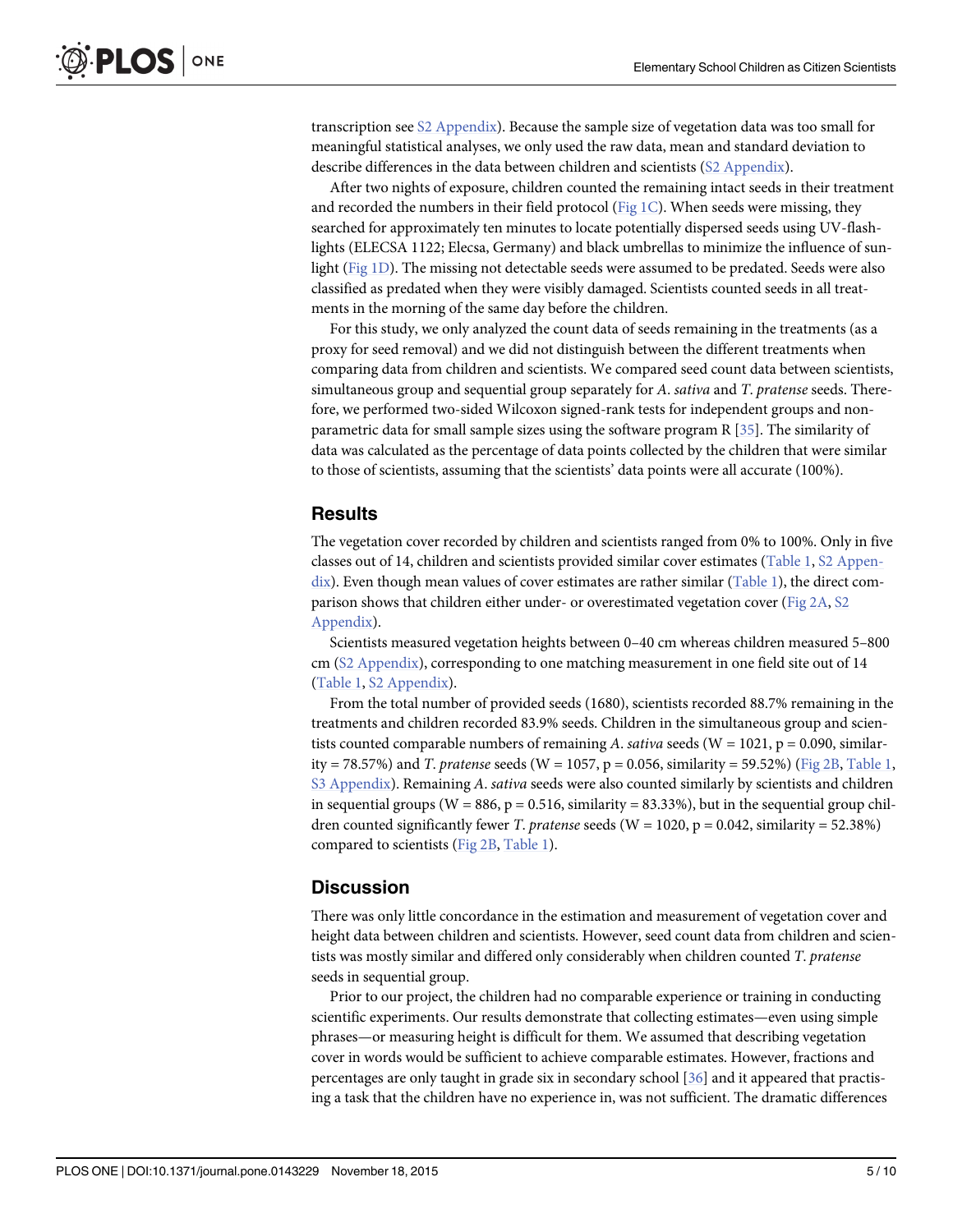<span id="page-6-0"></span>

| Data                    | Grouping           | <b>Mean±SD</b>  |                   | <b>Similarity</b> |
|-------------------------|--------------------|-----------------|-------------------|-------------------|
|                         |                    | Children        | <b>Scientists</b> |                   |
| Vegetation data         |                    |                 |                   |                   |
| Cover estimation (%)    | class              | $38.6 \pm 37.7$ | $46.4 \pm 40.3$   | 05/14             |
| Height measurement (cm) | class              | 92.3±225.5      | $18.9 \pm 13.5$   | 01/14             |
| Seed count data         |                    |                 |                   |                   |
| A. sativa seeds         | Simultaneous group | $9.0 \pm 2.6$   | $9.4 \pm 3.1$     | 78.57%            |
|                         | Sequential group   | $9.3 \pm 1.9$   | $8.9 \pm 2.7$     | 83.33%            |
| T. pratense seeds       | Simultaneous group | $7.7 \pm 2.2$   | $8.8 \pm 2.2$     | 59.52%            |
|                         | Sequential group   | $8.2 \pm 3.1$   | $9.1 \pm 1.8$     | 52.38%            |

#### [Table 1.](#page-5-0) Comparison of vegetation cover, height and seed count data collected by children and scientists.

Note: Grouping indicates how data was collected by the children (as class, in sequential or simultaneous groups). For vegetation cover and measurement N = 14, for seed count data N = 336 (42 for each group). Similarity is given as matches between children and scientists/field sites for vegetation data and percentages of matching data between children and scientists for seed counts.

doi:10.1371/journal.pone.0143229.t001

in the measured vegetation height might be due to misinterpretation of the tasks the children were given. Instead of measuring the vegetation height at the location of the experimental setup, some children also included surrounding shrubs or trees.

Counting is an innate skill for children aged eight to ten because they learn it early in their development [\[37\]](#page-10-0). Counting remaining seeds in the treatments therefore resulted mostly in similar data between children and scientists. Children only encountered difficulties in counting T. pratense seeds (one to two millimeters in diameter), because this task required attention and care and small seeds were missed more often. Even though the difference between sequential and simultaneous groups compared to scientists was small (52.38% vs. 59.52% similarity), this difference was still statistically significant. This is contrary to the assumption that group work is often more effective than whole-class teaching  $[38]$  $[38]$  $[38]$ . However, we assume that the differences might be due to an overexcitement from children in sequential groups under the direct supervision of a real scientist and therefore mistakes might have occurred more frequently [[39](#page-10-0)]. Sequential groups were also mostly formed in classes where children were more lively or inattentive. It is therefore difficult to disentangle whether the differences are an inherent effect of the sequential group approach or due to attitudes of the specific children.

We feel confident that our results indicate that it is to some extent possible to integrate elementary school children as citizen scientists in projects that investigate ecosystem functions, if these projects require skills that the children are already familiar with. Citizen science projects that involve skills, which are beyond the children's educational level, would require intensive preparation and training.

We assume that the children gained a deeper insight into ecological background on native habitats and plant-animal interactions. This did not only support the learning content within the curriculum for grade two to four  $[31,32]$  $[31,32]$ , but was also an opportunity to apply and integrate active science learning into their otherwise mostly traditional school routine  $[40,41]$ . Our project also gave them the opportunity to take part in actual scientific research and communicate with scientists firsthand about their work, which was shown to be more effective than education by teacher-centered teaching in other studies [\[24](#page-9-0)–[26,](#page-9-0)[42](#page-10-0)].

When working not only with children but participants from the public in general, it is important to find the right extent of participation to avoid the risk of losing motivation, which can result in possible errors. This might happen due to overextension and mental over- or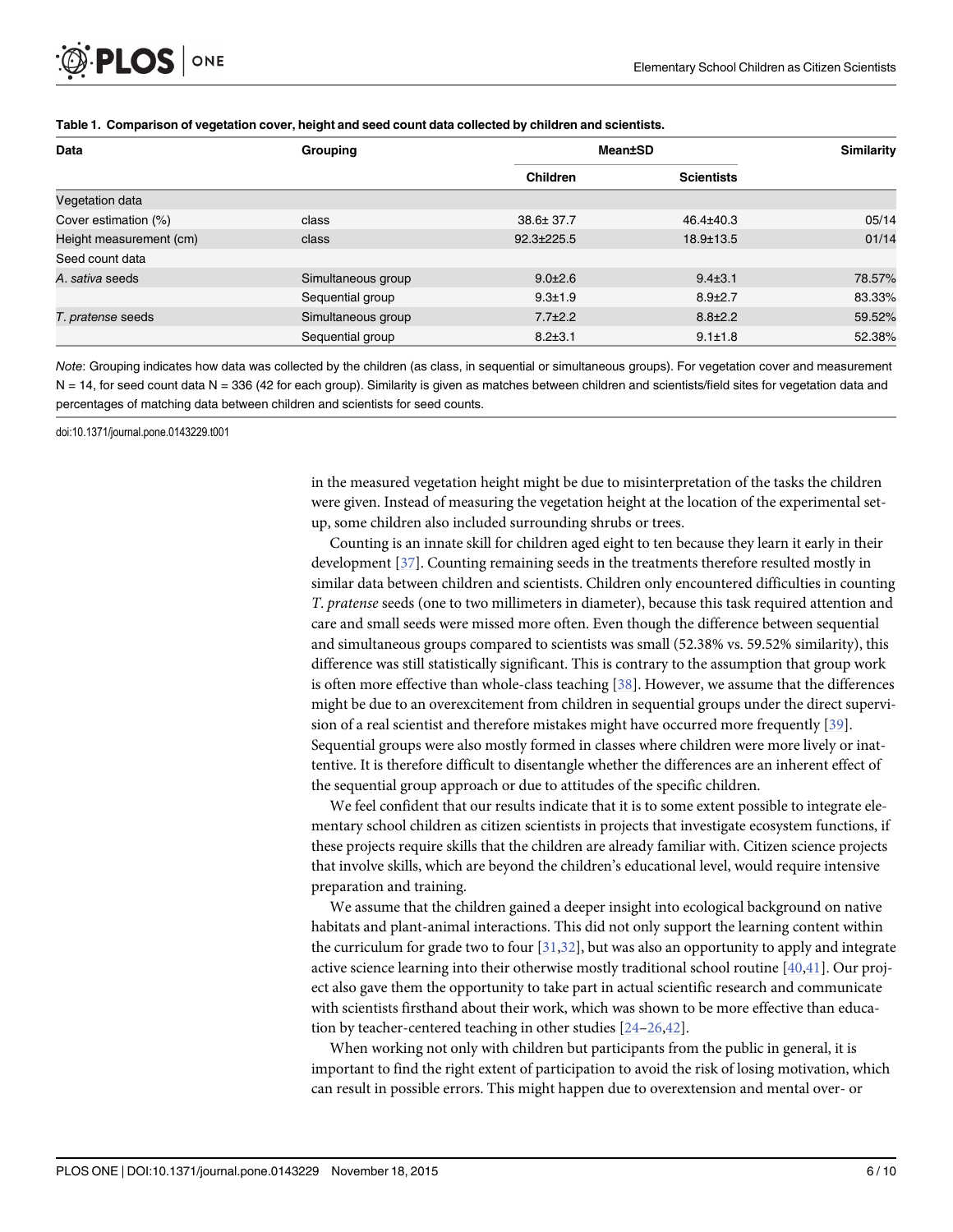<span id="page-7-0"></span>



doi:10.1371/journal.pone.0143229.g002

underload because participants need time to repeat and practice new methods  $[43]$  to gain familiarity with scientific thinking.

It is often criticized that data recorded by citizen scientists is not reliable [[15,18](#page-9-0)], but other approaches show that data recorded by citizen scientists can be qualitatively similar to data col-lected by researchers [\[10,23,](#page-9-0)[44](#page-10-0)-[46](#page-10-0)]. The seed count data from our study were mostly similar between children and scientists, but measuring and estimation data were not, which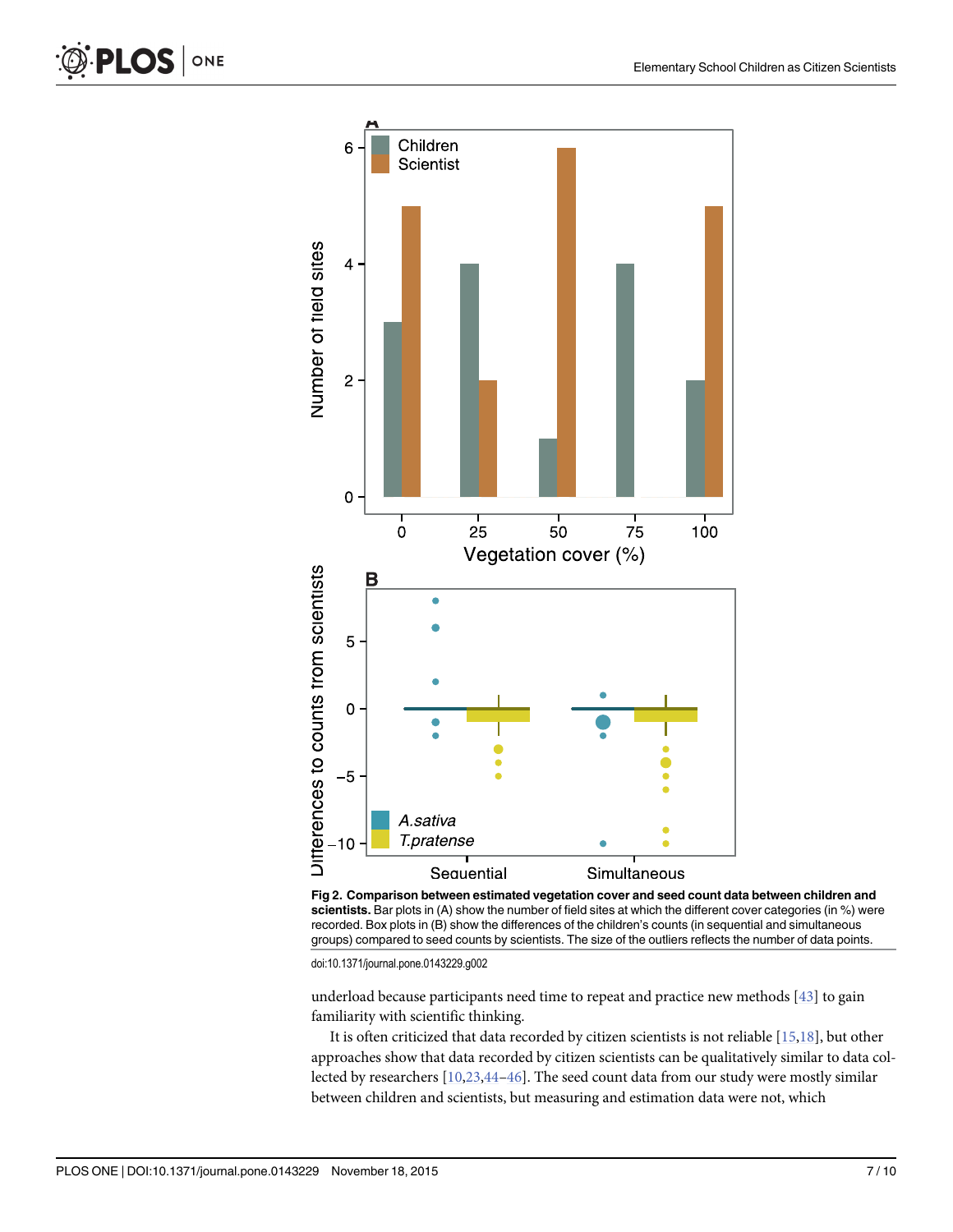<span id="page-8-0"></span>demonstrates that the reliability of data is task-dependent [\[17,20\]](#page-9-0). We therefore emphasize how important it is for citizen science projects to consider the skills and prior knowledge of participants when specific data will be collected. Consequently, it is instrumental to combine experimental approaches with the appropriate educational content to accompany a project, which can benefit scientists and participants alike. We postulate that citizen science projects for children can be designed to a) collect valuable data for ecological research by employing skills that are appropriate for their educational level and to b) support their environmental education in school by addressing topics and methods that are relevant at their specific stage of education. Our study can serve as a blueprint for the development of more transdisciplinary studies to promote public engagement and advance research in conservation programs by connecting science and education early on—by aspiring to make nature conservation more tangible for society and therefore in general more effective, one could not start early enough in childhood to promote nature awareness.

# Supporting Information

[S1 Appendix.](http://www.plosone.org/article/fetchSingleRepresentation.action?uri=info:doi/10.1371/journal.pone.0143229.s001) Information on the participating classes (anonymized) and age of children (NA = not available). (DOCX)

[S2 Appendix.](http://www.plosone.org/article/fetchSingleRepresentation.action?uri=info:doi/10.1371/journal.pone.0143229.s002) Vegetation data from children and scientists,  $N = 14$  ( $NA = not available; a$ or  $_b$  = two classes from the same school took part in the experiment). (DOCX)

[S3 Appendix.](http://www.plosone.org/article/fetchSingleRepresentation.action?uri=info:doi/10.1371/journal.pone.0143229.s003) Raw data from the seed experiment from children and scientists,  $N = 336$  (42) for each group),  $(NA = not available; a or b = two classes from the same school took part)$ in the experiment, N original seeds  $= 10$ ). (DOCX)

## Acknowledgments

We thank all participating children, teachers, schools and the education authority in Hamburg and Lower Saxony. We are particularly grateful for the assistance given by Dr. Brunhild Landwehr for her very helpful didactical improvement of our environmental education concept and Felix Fornoff for many helpful discussions that improved the manuscript. Victoria L. Miczajka was supported through a PhD scholarship from the Leuphana University of Lüneburg and Gesine Pufal was financed by ProScience from the Leuphana University of Lüneburg. The article processing charge was funded by the German Research Foundation (DFG) and the Albert Ludwigs University Freiburg in the funding programme Open Access Publishing. We also thank the editor and the anonymous reviewers for their helpful comments and suggestions, which greatly improved the manuscript.

## Author Contributions

Conceived and designed the experiments: VLM AMK GP. Performed the experiments: VLM GP. Analyzed the data: VLM GP. Contributed reagents/materials/analysis tools: VLM AMK GP. Wrote the paper: VLM AMK GP.

#### References

[1.](#page-1-0) Hooper DU, Adair EC, Cardinale BJ, Byrnes JEK, Hungate BA, Matulich KL, et al. A global synthesis reveals biodiversity loss as a major driver of ecosystem change. Nature. 2012; 486: 105–10. doi: [10.](http://dx.doi.org/10.1038/nature11118) [1038/nature11118](http://dx.doi.org/10.1038/nature11118) PMID: [22678289](http://www.ncbi.nlm.nih.gov/pubmed/22678289)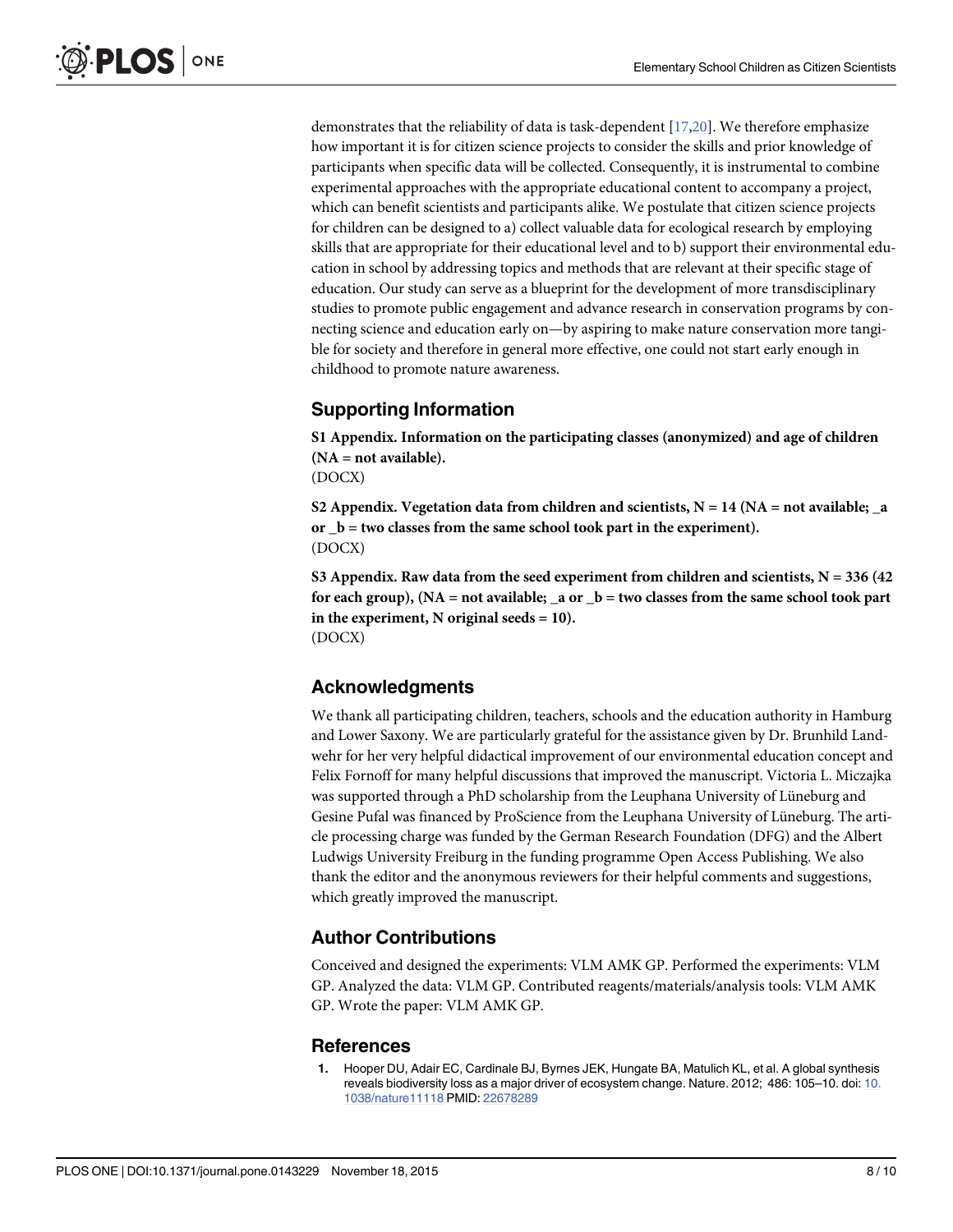- <span id="page-9-0"></span>[2.](#page-1-0) Carwardine J, O'Connor T, Legge S, Mackey B, Possingham HP, Martin TG. Prioritizing threat management for biodiversity conservation. Conserv Lett. 2012; 5: 196–204.
- [3.](#page-1-0) Bickford D, Posa MRC, Qie L, Campos-Arceiz A, Kudavidanage EP. Science communication for biodiversity conservation. Biol Conserv. 2012; 151: 74–6.
- [4.](#page-1-0) Lindemann-Matthies P, Bose E. How Many Species Are There? Public understanding and awareness of biodiversity in Switzerland. Hum Ecol. 2008; 36: 731–42.
- [5.](#page-1-0) Balvanera P, Siddique I, Dee L, Paquette A, Isbell F, Gonzalez A, et al. Linking biodiversity and ecosystem services: Current uncertainties and the necessary next steps. BioScience. 2014; 64: 49–57.
- 6. Thomas M, Dawson JC, Goldringer I, Bonneuil C. Seed exchanges, a key to analyze crop diversity dynamics in farmer-led on-farm conservation. Genet Resour Crop Evol. 2011; 58: 321–38.
- [7.](#page-1-0) Tilman D, Reich PB, Isbell F. Biodiversity impacts ecosystem productivity as much as resources, distur-bance, or herbivory. Proc Natl Acad Sci U S A. 2012; 109: 10394-7. doi: [10.1073/pnas.1208240109](http://dx.doi.org/10.1073/pnas.1208240109) PMID: [22689971](http://www.ncbi.nlm.nih.gov/pubmed/22689971)
- [8.](#page-1-0) Henderson S. Citizen science comes of age. Front Ecol Environ. 2012; 10: 283–283.
- [9.](#page-1-0) Dickinson J, Shirk J, Bonter D, Bonney R, Crain R, Martin J, et al. The current state of citizen science as a tool for ecological research and public engagement. Front Ecol Environ. 2012; 10: 291–7.
- [10.](#page-1-0) Oberhauser K, Prysby M. Citizen science: Creating a research army for conservation. Am Entomol. 2008; 54: 103–5.
- [11.](#page-2-0) Havens K, Vitt P, Masi S. Citizen science on a local scale: The Plants of Concern program. Frontiers in Ecology and the Environment 2012; 10: 321–3.
- [12.](#page-2-0) Chandler M, Bebber DP, Castro S, Lowman MD, Muoria P, Oguge N, et al. International citizen science: Making the local global. Front Ecol Environ. 2012; 10: 328–31.
- [13.](#page-2-0) Niven D, Butcher G, Bancroft G. Northward shifts in early winter abundance. Am Birds 2010; The 109TH. 1–6.
- [14.](#page-2-0) Hepper FN. Phenological records of English garden plants in Leeds (Yorkshire) and Richmond (Surrey) from 1946 to 2002. An analysis relating to global warming. Biodivers Conserv. 2003; 12: 2503–20.
- [15.](#page-2-0) Kremen C, Ullman KS, Thorp RW. Evaluating the quality of citizen-scientist data on pollinator communities. Conserv Biol. 2011; 25: 607–17. doi: [10.1111/j.1523-1739.2011.01657.x](http://dx.doi.org/10.1111/j.1523-1739.2011.01657.x) PMID: [21507061](http://www.ncbi.nlm.nih.gov/pubmed/21507061)
- [16.](#page-2-0) Braschler B. Successfully implementing a citizen-scientist approach to insect monitoring in a resourcepoor country. BioScience. 2009; 59: 103–4.
- [17.](#page-2-0) Crall AW, Newman GJ, Stohlgren TJ, Holfelder KA, Graham J, Waller DM. Assessing citizen science data quality: An invasive species case study. Conserv Lett. 2011; 4: 433–42.
- [18.](#page-2-0) Genet KS, Sargent LG. Evaluation of methods and data quality from a volunteer-based amphibian call survey. Wildl Soc Bull. 2003; 31: 703–14.
- [19.](#page-2-0) Low B, Sundaresan SR, Fischhoff IR, Rubenstein DI. Partnering with local communities to identify conservation priorities for endangered Grevy's zebra. Biol Conserv. 2009; 142: 1548–55.
- [20.](#page-2-0) Galloway A, Tudor M, Haegen W. The reliability of citizen science: A case study of Oregon white oak stand surveys. Wildl Soc Bull. 2006; 34: 1425–9.
- [21.](#page-2-0) Canfield DE, Brown CD, Bachmann RW, Hoyer M V. Volunteer lake monitoring: Testing the reliability of data collected by the Florida LAKEWATCH Program. Lake and Reservoir Management. 2002: 1–9.
- [22.](#page-2-0) Bonney R, Ballard HL, Jordan R, McCallie E, Phillips T, Shirk J, et al. Public participation in scientific research: Defining the field and assessing its potential for informal science education. Cent Adv Informal Sci Educ. 2009; 1–58.
- [23.](#page-2-0) Cohn J. Citizen science: Can volunteers do real research? BioScience. 2008; 58: 192–7.
- [24.](#page-2-0) Michael J. Where's the evidence that active learning works? Adv Physiol Educ. 2006; 30: 159–167. PMID: [17108243](http://www.ncbi.nlm.nih.gov/pubmed/17108243)
- 25. Benware CA, Deci EL. Quality of learning with an active versus passive motivational set. Am Educ Res J. 1984; 21: 755–765.
- [26.](#page-2-0) Shirk J, Ballard H, Wilderman CC, Phillips T, Wiggins A, Jordan RC, et al. Public participation in scientific research: a framework for deliberate design. Ecol Soc Am. 2012; 17: 29.
- [27.](#page-2-0) Türke M, Blattmann T, Knop E, Kindermann A, Prestele J, Marquez L, et al. Weeds and endangered herbs have unforeseen dispersal helpers in the agri-environment: Gastropods and earthworms. Renew Agric Food Syst. 2013; 1–4.
- [28.](#page-2-0) Bogner FX. The influence of short-term outdoor ecology education on long-term variables of environmental perspective. J Environ Educ. 1998; 29: 17–29.